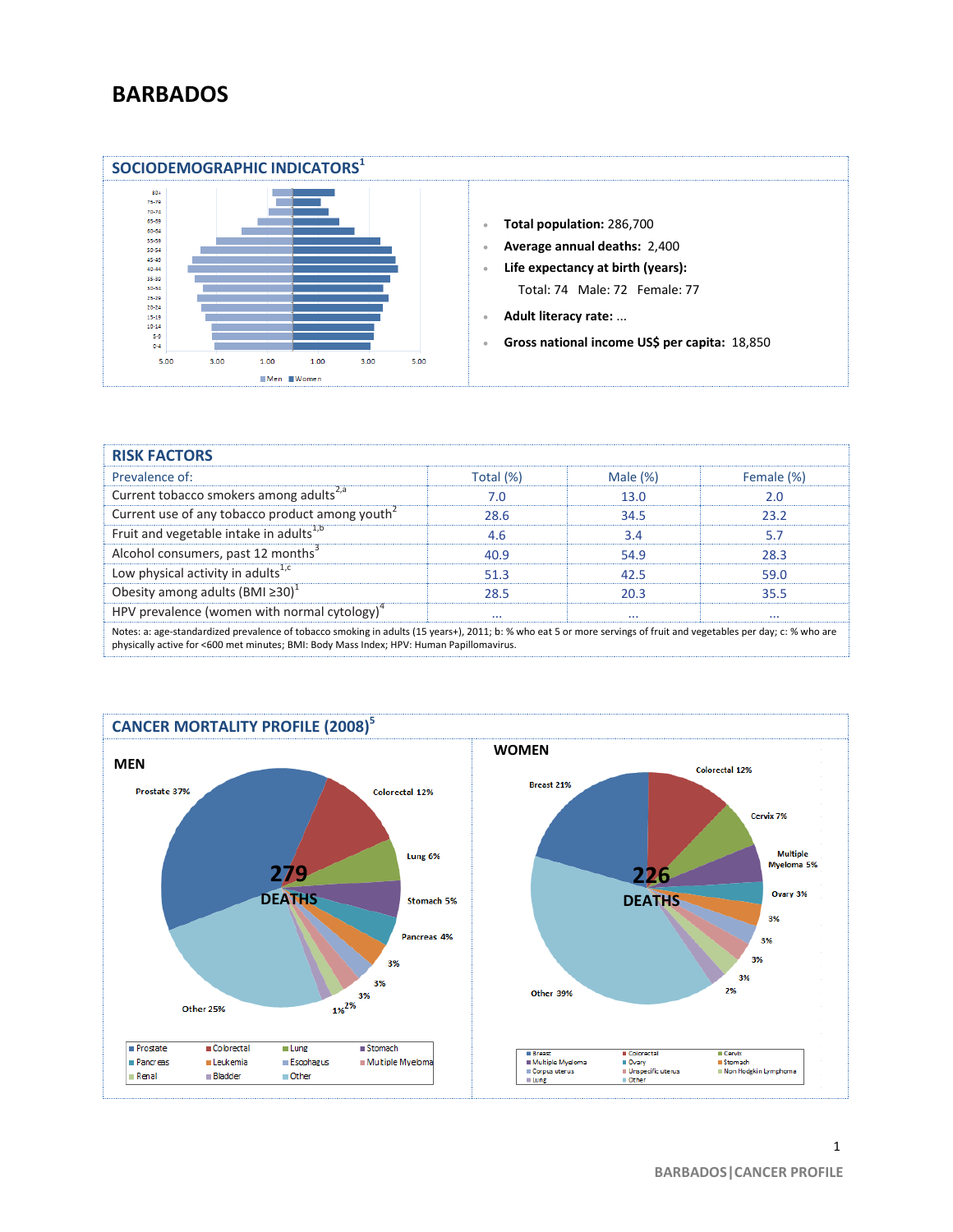

| Average annual percent change (AAPC) of age-standardized mortality rates, by cancer type (2000-2008) <sup>5</sup> Caribbean Islands <sup>*</sup> |        |                         |                    |             |
|--------------------------------------------------------------------------------------------------------------------------------------------------|--------|-------------------------|--------------------|-------------|
| Cancer type                                                                                                                                      | Sex    | Number of deaths (2008) | <b>ASMR (2008)</b> | <b>AAPC</b> |
| All cancer types                                                                                                                                 | Male   | 1,756                   | 139.49             | $-0.07$     |
|                                                                                                                                                  | Female | 1,452                   | 98.93              | 0.57        |
| <b>Breast cancer</b>                                                                                                                             |        | 286                     | 25.05              | 1.27        |
| <b>Cervical cancer</b>                                                                                                                           |        | 78                      | 8.81               | $-2.26$     |
| <b>Colorectal cancer</b>                                                                                                                         | Male   | 160                     | 20.33              | 3.40        |
|                                                                                                                                                  | Female | 137                     | 13.64              | 1.19        |
| Liver cancer                                                                                                                                     | Male   | 51                      | 10.23              | 4.59        |
|                                                                                                                                                  | Female | 39                      | 9.69               | 6.32        |
| Lung cancer                                                                                                                                      | Male   | 178                     | 25.11              | 1.44        |
|                                                                                                                                                  | Female | 90                      | 12.51              | $-1.58$     |
| <b>Prostate cancer</b>                                                                                                                           |        | 556                     | 51.35              | 1.00        |
| <b>Stomach cancer</b>                                                                                                                            | Male   | 107                     | 20.05              | $-0.33$     |
|                                                                                                                                                  | Female | 81                      | 10.37              | $-2.63$     |

Notes: ‡: For this analysis, Caribbean Islands include those countries with very small numbers of annual cancer deaths and which required grouping together to enable trend analysis: Anguilla, Antigua and Barbuda, Aruba, Bahamas, Barbados, Bermuda, Cayman Islands, Dominica, French Guyana, Grenada, Guadalupe, Martinique, Montserrat, Saint Kitts and Nevis, Saint Vincent and the Grenadines, Saint Lucia, Turks and Caicos Islands, Virgin Islands (UK) and Virgin Islands (USA); ASMR: Age-standardized mortality rate; AAPC: Average annual percent change; \*: The AAPC is significantly different from zero at p=0.05.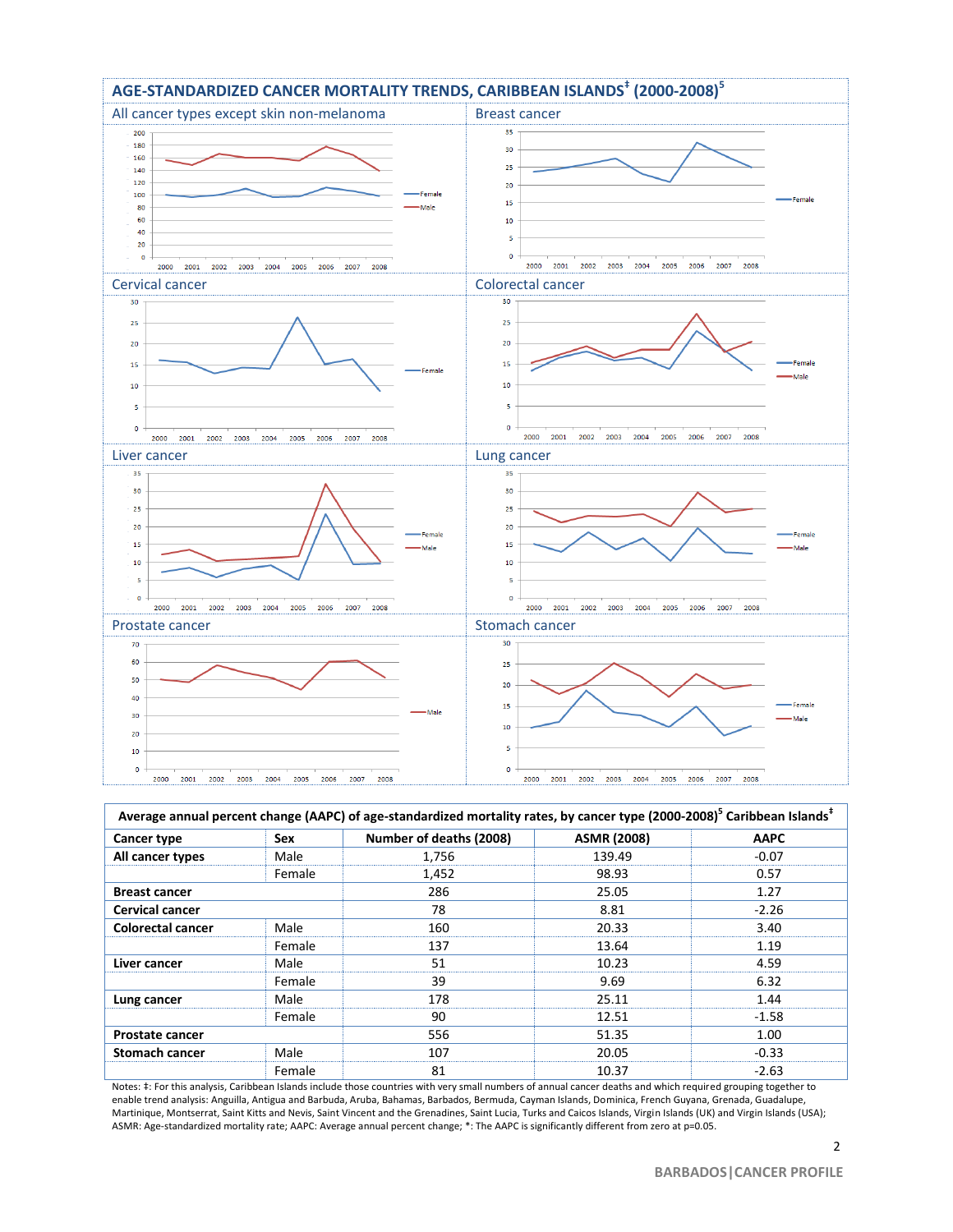| <b>CANCER PLANS AND CANCER REGISTRATION<sup>6</sup></b>             |                  |  |  |
|---------------------------------------------------------------------|------------------|--|--|
| National integrated NCD policy, strategy or action plan             |                  |  |  |
| Is there a national integrated NCD policy, strategy or action plan? | Yes              |  |  |
| Is cancer included in the overall NCD plan?                         | Yes              |  |  |
| First year of implementation                                        | 2009             |  |  |
| Cancer policy, strategy or action plan                              |                  |  |  |
| Is there a cancer policy, strategy or action plan?                  | No.              |  |  |
| First year of implementation                                        | N/A              |  |  |
| <b>Cancer registry</b>                                              |                  |  |  |
| Is there a cancer registry?                                         | Yes              |  |  |
| Scope (national vs. subnational)?                                   | National         |  |  |
| Type of registry (population vs. hospital based)?                   | Population based |  |  |
| Last year with available data                                       | 2012             |  |  |

|  | <b>CANCER PRIMARY PREVENTION POLICIES</b> |
|--|-------------------------------------------|
|  |                                           |

| Tobacco control <sup>2</sup>                                                                                      |                                                                                              |
|-------------------------------------------------------------------------------------------------------------------|----------------------------------------------------------------------------------------------|
| Smoke free environments?                                                                                          | All public spaces are completely smoke free                                                  |
| Raised taxes on tobacco?                                                                                          | Taxes are 49% of the final price                                                             |
| Health warning labels about the dangers of tobacco?                                                               | No warnings or small warnings                                                                |
| Bans on tobacco advertising, promotion and sponsorship?                                                           | Complete absence of ban, or ban does not cover national<br>television, radio and print media |
| Overweight and obesity prevention and control <sup>b</sup>                                                        |                                                                                              |
| Is there a policy, strategy or action plan for reducing<br>overweight/obesity? (First year of implementation)     | Yes (2009)                                                                                   |
| Harmful use of alcohol prevention and control <sup>6</sup>                                                        |                                                                                              |
| Is there a policy, strategy or action plan for reducing harmful use of<br>alcohol? (First year of implementation) | N <sub>0</sub>                                                                               |
| HPV vaccination in national immunization program? <sup>7</sup>                                                    | N <sub>o</sub>                                                                               |
| Year of introduction/target age group/delivery strategy                                                           | N/A                                                                                          |
| Estimated 3-dose coverage (calendar year)                                                                         | N/A                                                                                          |
| HBV vaccination in national immunization program? <sup>7</sup>                                                    | Yes                                                                                          |
| Year of introduction/target age group                                                                             | 2000/2m-4m-6m                                                                                |
| Estimated 3-dose coverage (2012)                                                                                  | 87%                                                                                          |

| <b>CANCER SCREENING</b>                                   |                                                           |  |
|-----------------------------------------------------------|-----------------------------------------------------------|--|
| <b>Cervical cancer</b>                                    |                                                           |  |
| <b>Guidelines</b>                                         |                                                           |  |
| Are there cervical cancer screening guidelines available? | $\cdots$                                                  |  |
| Guideline recommendations (tests/age groups/frequency)    |                                                           |  |
| Availability and coverage of screening services           |                                                           |  |
| Cervical cytology <sup>b</sup>                            | Generally available in the public and the private sectors |  |
| Visual inspection with acetic acid <sup>6</sup>           | Generally available in the public and the private sectors |  |
| Screening coverage                                        | $\cdots$                                                  |  |